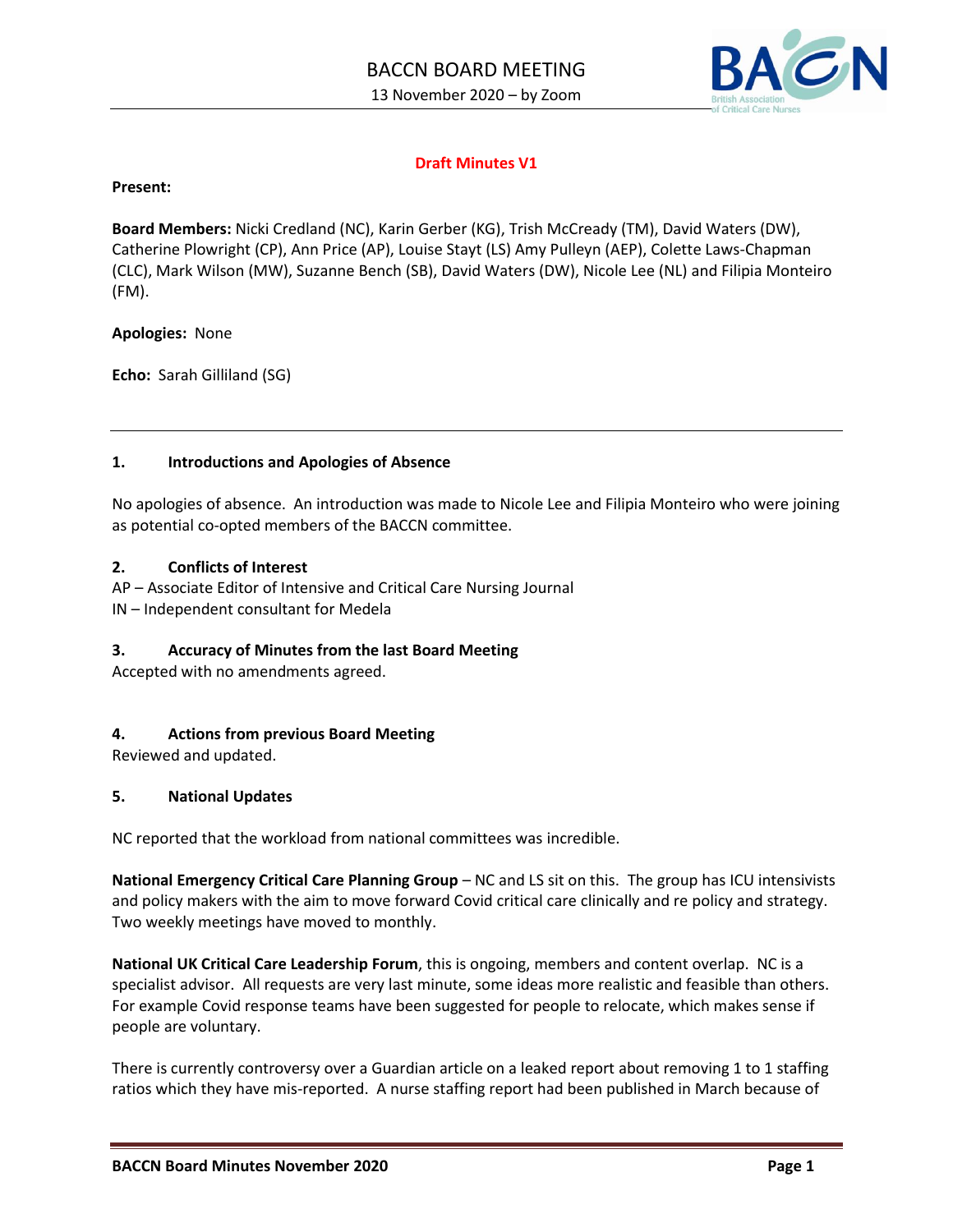

the volume of patients, with ratios staggered from 1 to 1 to 1 to 6. This has now been reviewed in NHSE and reverted to 1 to 1 with one ICU and one non-ICU per 2 patients, for COVID surge only. When the Guardian leaked the document they omitted to mention it was from COVID surge, = there was a quote from Alison Pickard, however no CC nurse comments. NC had not received the e-mailed request in time to respond. On Monday there had been significant PR work to deal with fallout. NC had spoken with Ramany who heads up NHSE Covid work stream (and the clinical reference group.) but no date has been determined for when NHSE publishing this guidance, however it was imminent. ICS and UKCCNA have put out position statements. NHSE were not looking for endorsement but only to say that they had consulted. Therefore on the basis of the draft BACCN should feel confident putting out a statement in the belief that it will align as it stands. We need to be conscious of the fact that studies based in London are not necessarily applicable nation wide – i.e. remobilising staff in London is different to a rural area. IN shared that his trust have a model to mobilise and a ratio of one to 4 patients, and remobilise, with categorised nurses as a, b and c, however his unit has been able to resist this due to lack of resources and will maintain a ration of 1 to 2, and not share staff. SB said a national statement will help to back up such decisions being made. CP added that nurses feel like commodities, and the outcome from wellbeing sessions with ICS is to anticipate lots of problems.

LS pointed out that we have been lobbying hard to have more than one nursing seat on the Critical Care CRG. A seat had been given to CC3N, however, now been second seat been given to UKCCNA. SB commented that generally people go into ICU to provide higher level of care, but currently they can't meet the standards they set themselves. FM added that its is also a problem to not know who you are working with.

NC has been asked to join the Chief Nurses Research Group. This group has employed two nurses to work in the Chief Nursing Officer's office, to assist in the development of nursing research across the board with priority research areas including Covid. NC had proposed a number of suggested names to join the group, including Suzanne's. The group will lobby for extra funding for research in various areas, including qualitative research. SB who sits on UKCCRG added that they should be tied in with this.

## **6. Onclick and Learnzone**

LS reported that we pay £1,200 annually for onclick which carries the two videos Tracheostomy and Chest Drain, and used to have other material which we unsubscribed from last year. Subscriptions haven't been great in past year. The two videos are our intellectual property. There is also a learning package that goes with it. We would like to unsubscribe and put this elsewhere. We also need to develop the learn zone. The idea was put forward that we can use YouTube for learning resources with a small clip there and the rest on the website. NL said that Learning Resources with CPD points were a great draw to nurses into members area/LearnZone.

**ACTION** LS and CLC to see if we can uncouple the video from Onclick and host ourselves, and to develop content for LearnZone.

**ACTION** IN to look at how we can use Youtube.

## **7. Board update Reporting**

Exceptional Reporting only was requested.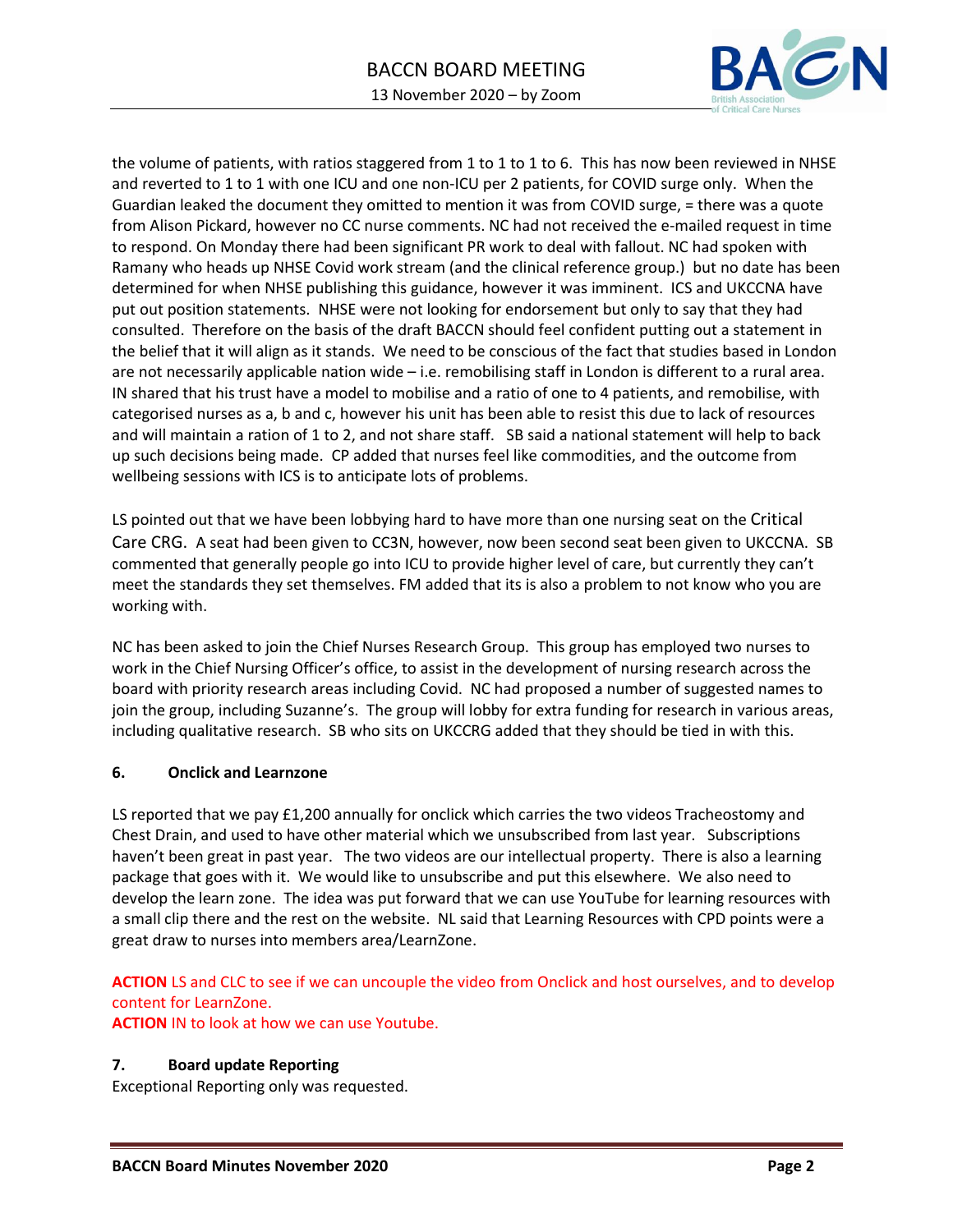

# **7.1. Finance Report**

TMcC reported that although there has been very little event income from the regions this year, costs have remained low due to a lack of travel etc.

The journal is close to breaking even but we will not know final figures for this until around March when Wiley confirm 2020 income numbers.

We have received £8,800 from Stryker relating to a Consensus Paper grant that Tim Collins helped to arrange back in 2018. This has helped to boost income as this was more than we had expected to receive.

There are now only two bank accounts (Lloyds and Barclays) plus the Nationwide investment of £50k. Membership income is currently higher than last year: £71.5k (Sept'20) vs £64.8k (Sept'19) We have to set budgets in March, based on our budgets from last 12 months.

## **7.2. Membership Report**

SG presented the membership report to the Board. Total member numbers at 2 November were 1903, up 119, from June. An e-mail and SM membership campaign had focused on non-members accessing Covid resources, with 83 signups correlated to these names, and promoting free access to the virtual conference.

KB suggested that once the NHSE statement comes out we could do a short video with Jonathan and NC and this could be used as a way of promoting membership - i.e. join BACCN to have your voice heard.

#### **7.3. Regional Report**

The Regional report was reported verbally by CLC. The RAs have kept in touch with regions through Whatsapp. There is intention to hold a webinar event on Tues  $15<sup>th</sup>$ , 1930 to 2100, pulling together information about the conference, membership, what people are doing, and make plan for espresso sessions. SB suggested including a national update. It would be a chance to discuss issues and then end with something fun and Christmassy.

**ACTION** CLC has some people lined up for future Espresso sessions, and will also put a call out to regions and the BAME award winner Le'Asha.

**ACTION** Zoom SG (Echo) CLC & DW are planning to do a session with Southern region and then offer to other regions and the committee.

**ACTION** Echo (SG) to send out reversed BACCN logo to committee.

## **7.4. Professional Advisor's Report**

The Professional advisors report had been circulated. Thanks to Tricia and Ann for their committee feedback forms.

**ACTION** Agreed that the BAME award should be annual. SB will work with LS/CP will work together to take that forward.

**ACTION** Free Covid Resources stopped in Sept – need to be opened up to non-members and we need to promote that. ECHO to action.

**ACTION** KG suggested updating the prescribing position statement – CP to revisit this. We should invite members to contribute.

## **7.5. Conference Report**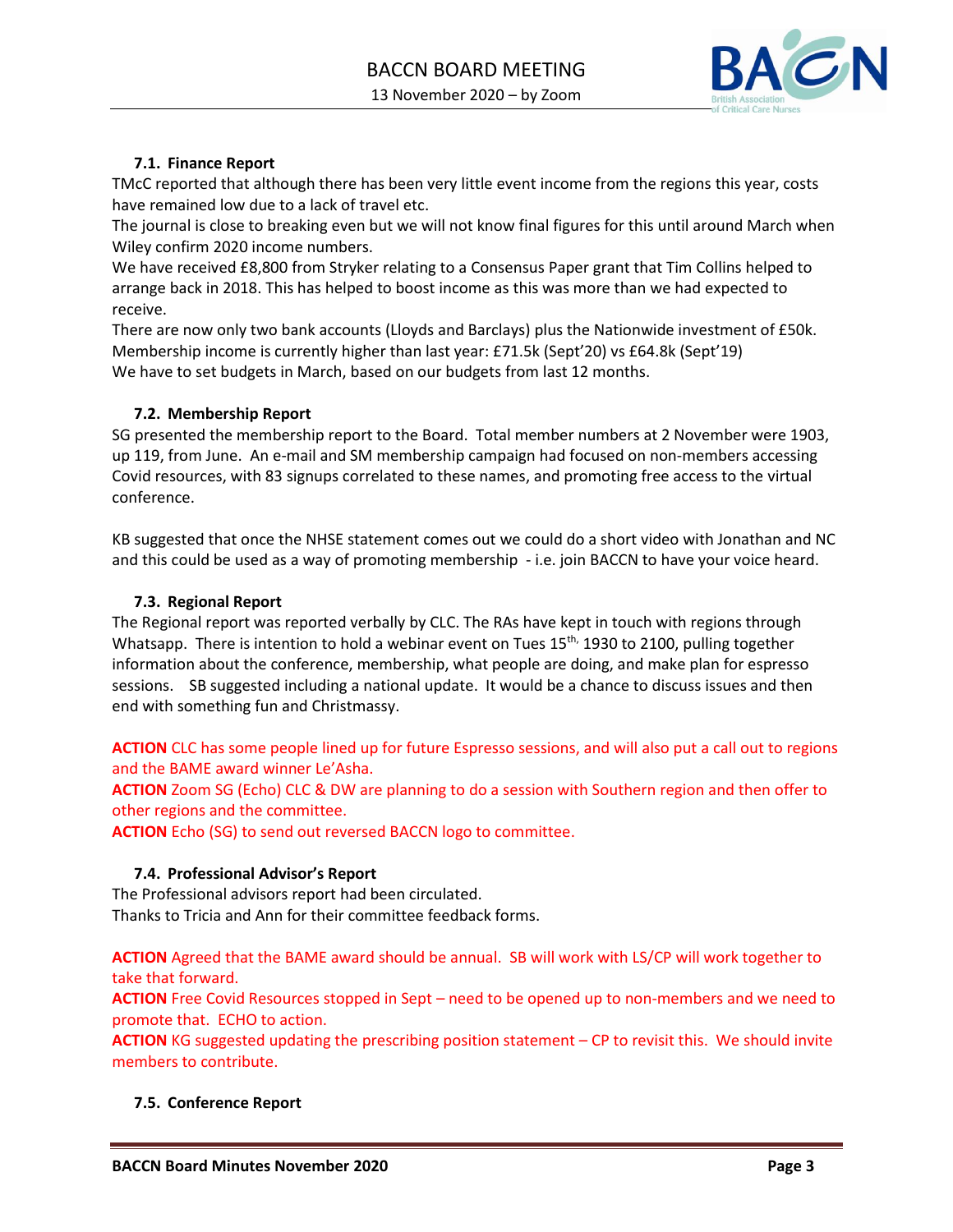

The conference report had been circulated by KG.

Regarding the 2020 conference we had met all our objectives. Nicole Dixon of ECHO had done a phenomenal job in getting sponsorship revenue.

Of 464 delegates registered (12 non-members) and 282 attended. We are able to view the amount of time people were online and we check if people attended, and for how long, before issuing CPD certificates.

There had been 2151 messages through the app and the sessions were viewed 4019 times.

KG had circulated proposals re 2021 conference. She is in a conundrum as conflicted as to what is the right thing to do for members (getting people together face to face) versus the economic reality. The circulated outline was from ECHO, with pros and cons.

Option 1 Belfast as it stands.

Option 2 Hybrid event in midlands (Nottingham), dates might change

Option 3 Free virtual conference again.

KG would like a final decision in this meeting as we need to get conference website and registration out. The board discussed the pros and cons and conflicts, with key inputs as below:

LS initially did not see Belfast as feasible, possibly big outlay, people not wanting to travel. Flying and big outlay. However sees point about it therefore not being appropriate for Face to Face elsewhere in UK therefore preference for in Belfast, or online only.

CP Belfast off. Would like words changed to mainland UK (not England), and suggested hybrid is way to go

MW – in favour of hybrid.

SB thinks the safest thing is to go virtual. Most sponsors will be more used to online events.

NC – feels that if it is not safe to travel to Belfast, therefore face to face anywhere is not safe.

PMcC thinks virtual best.

SB thinks virtual.

CLC questioned contract with Nottingham (is to 2022). CLC if conference F2F it should be in Belfast and offered as a hybrid.

IN – raised concerns that the cost of a hybrid involves two sets of outlay, both venue and platform. He predicted not many early sign ups.

With a show of hands the majority of the board indicated virtual only.

KG had looked at various levels of conference fees, we need to accept potentially going to make a loss.

AP asked if we could charge more, perhaps offer to units to steam, however CP asked how we would issue CDP certs in that case.

If we are going virtually would that be in conjunction with Ireland? We can't move to 2022, however it could be moved to 2023.

It was noted that the Rehab conference was expensive but did get 1,100 delegates.

DW does not think we could extract more from partners and pointed out that ASPIH only had 8 or 9 sponsors compared to our 16. ASPIH fees were £66 for member and £200 for non-member. KG /SB pointed out that on both the ASPIH and Johns Hopkins platforms as exhibitor, you couldn't see who is in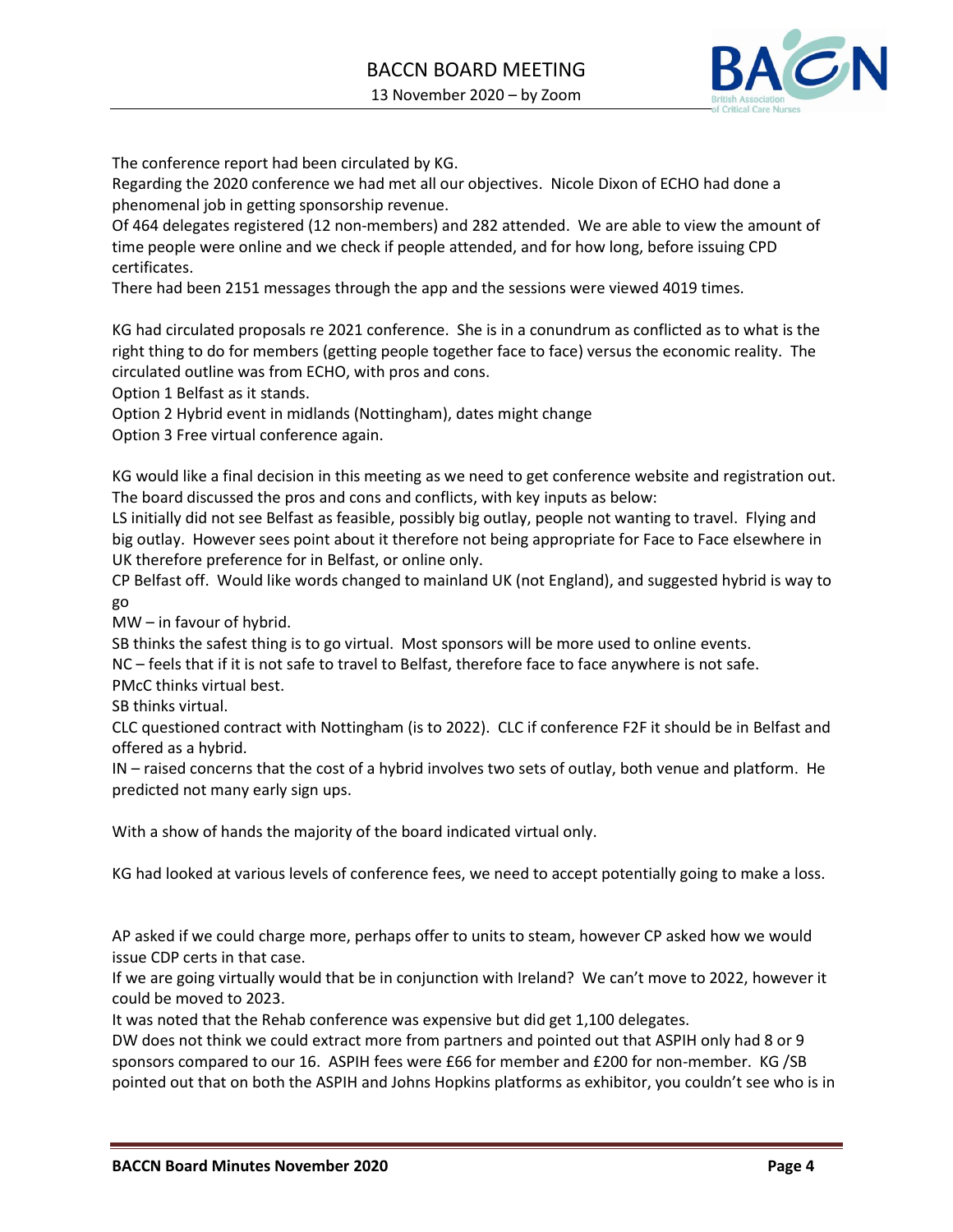

your booth, and couldn't contact people unless they contact you. NC commented that as a speaker it was very slick. A lot was precorded.

It was suggested that the virtual conference hub be in Woking again.

**ACTION** KG will talk to Derek from IACCN to see if they want to be part of the conference if it goes virtual.

**ACTION** KG Look at virtual platforms and cost.

**ACTION** KG to look at conference costs – NC expressed concern that £250 too high for something online, thinks less than £100 more reasonable for something like our conference which is not interdisciplinary.

#### **7.6. Journal Report**

MW presented his Journal Report to the Board.

The NICC Journal is going online in January 2021 – we need to promote on SM and let members know you can sign up for content e-mail.

The NICC Journal is registered on twitter @NICCjournal #NICCjournal

The summary of deadlines for content is on the report and could put in the newsletter.

There is a new really strong team, with a couple of interns.

The oral consensus paper will go in March issue.

NICC wants to publish accepted abstracts for conference 2021.

We need more reviewers - put in Newsletter again

DW is there a mentorship program for reviewers? Yes, at conference Lyvonne presented on how to review. Should we put this in the learning area?

SB had done two webinars on how to review and how to write for the first time.

# **ACTION** ECHO to take presentations which are on Conference Revisited for now and can go in Journal **Section**

**ACTION** MW Add dates for submission to the Journal News section. **ACTION** ECHO to take dates from Journal report and add to webpage

#### **7.7. Commercial Projects Report**

DW presented his Commerical Report to the Board. He summarised that 3 partners are now in two year Platinum packages, representing an income of £15,000. Stryker have requested a disclaimer on website - DW is exploring whether this is appropriate. DW and Nicole from ECHO will be meeting partners virtually over next couple of months. All partners are keen to engage with the board, to update the board, and to understand our direction. Suggested they might have 10 minute slots in a board meeting. Looking at sponsorship package under the current circumstances. Many perks are based on face to face meetings, so looking at alternatives, e.g. interviews to showcase their products etc. KB pointed out that we have done a lot for the partners both pre and post conference and DW said that that has been appreciated. SB will forward links for the Johns Hopkins conference where the virtual exhibition hall, where all companies has slots, and a quiz for a prize, was open to the public for a month. DW would look at sharing this with Nicole (ECHO). DW will also look at ASPIH. DW and CLC want to ensure that if individuals from companies present for something like Espresso sessions it is as a professional contributor and not commercial. KG added that it was difficult to draw line with some sponsors in conference sessions with content they wanted included.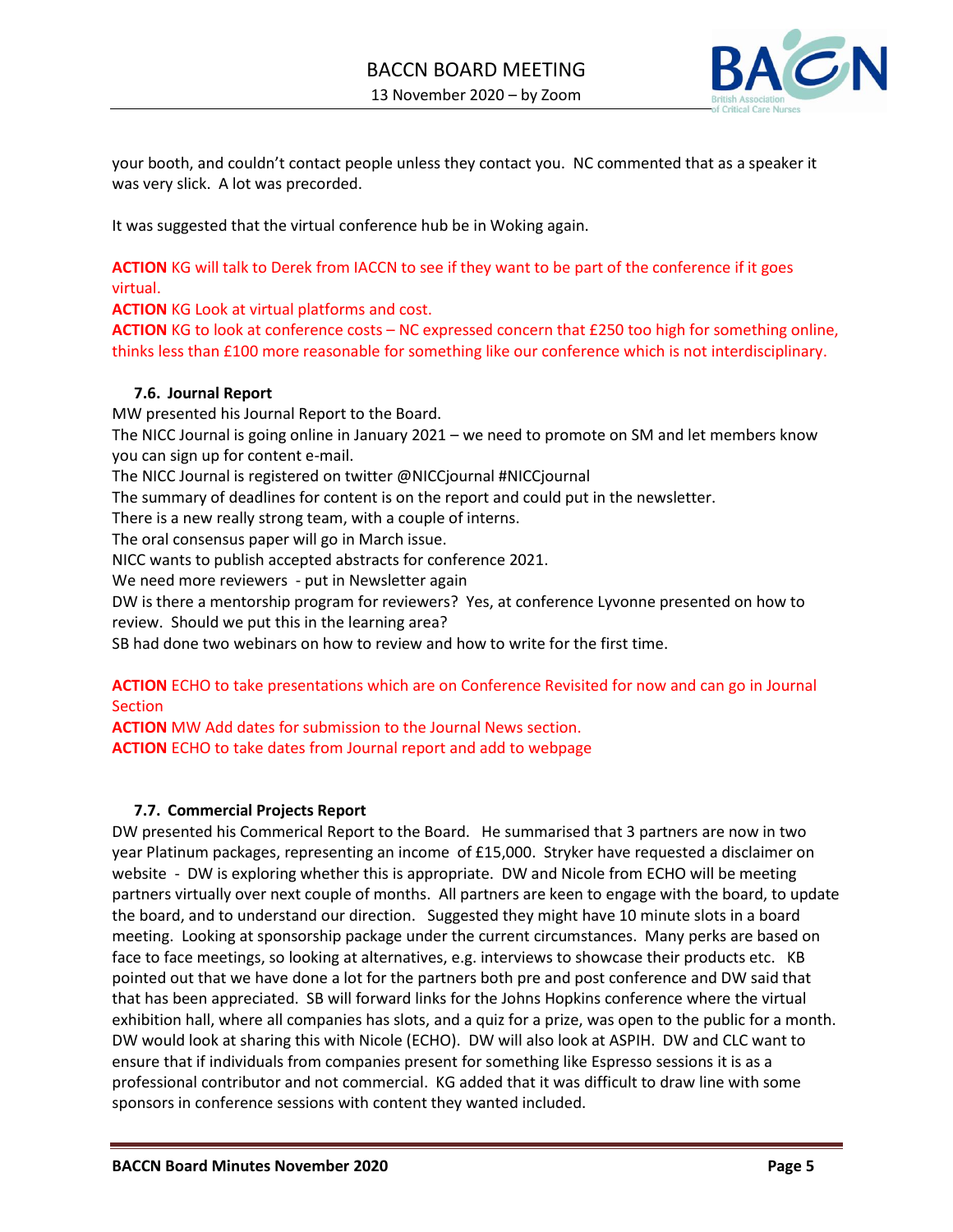

# **7.8. Marketing and Communications report**

DW shared highlights from the report prepared by ECHO. SM followers are all significantly up: Twitter at 8,781 up 877. Facebook 7,007 up 261 LinkedIn 491, up 71 Instagram 921, up 218

Sample SM graphic posts from ECHO look nice and professional.

DW noted the upswing in engagement with Newsletter through Mailchimp.

## **7.9. EFCCNA Report**

IN had circulated his EFCCNA report and highlighted that he had just participated in the latest EFCCNA meeting. The next meeting is scheduled for April 2021 and will probably be virtual. Congress is scheduled for 22-25 September 2021. The EFCCNA exchange is on hold. They are in the process of writing up the family support project, which is like ICU steps. There had been a plea from CONNECT Journal (Journal WORLD FED) to support them with reviewers for their journal and they have paused council elections by one year. There is a project to looking at literature for standardise national cardiac arrest numbers. UK is one of few countries that has one.

## **8. National Board membership and roles**

NC is due to finish Chair position in Sept 2021 having completed the maximum 4 year term. It was proposed that could we push that back due to the position we are in. Nicki has raised the profile of BACCN. All on the committee were in favour.

NC had spoken to ECHO and we do not need to change the constitution as in unprecedented circumstances such as we are currently facing a 12 month extension can be granted with approval of the board.

DW thinking ahead we need to communicate this to our membership. Suggested wording "In light of the unprecedented situation we currently face, and the desire for stability and strong leadership within the BACCN, the Board have decided to extend the Chairmanship of Nicki Credland to for one year to Sept 2022. If anyone has any concerns they may contact [support@baccn.org](mailto:support@baccn.org) by DATE"

The plan then is to revert to our normal processes. In Sept 2021 we should appoint a chair elect. All agreed.

Other roles – NL and FM be asked to leave. SB gave a brief resume regarding the candidates. Most of the board know Filipa, she is clinically experienced and very proactive, she had been given positive references, and she works with MW and KG. She brings international nursing experience to the board. KB has worked with her for 11 years and vouches for her highly. She brings a Band 5-7 perspective. A quorum was in favour of approving her as a co-opted board member until Sept 2021.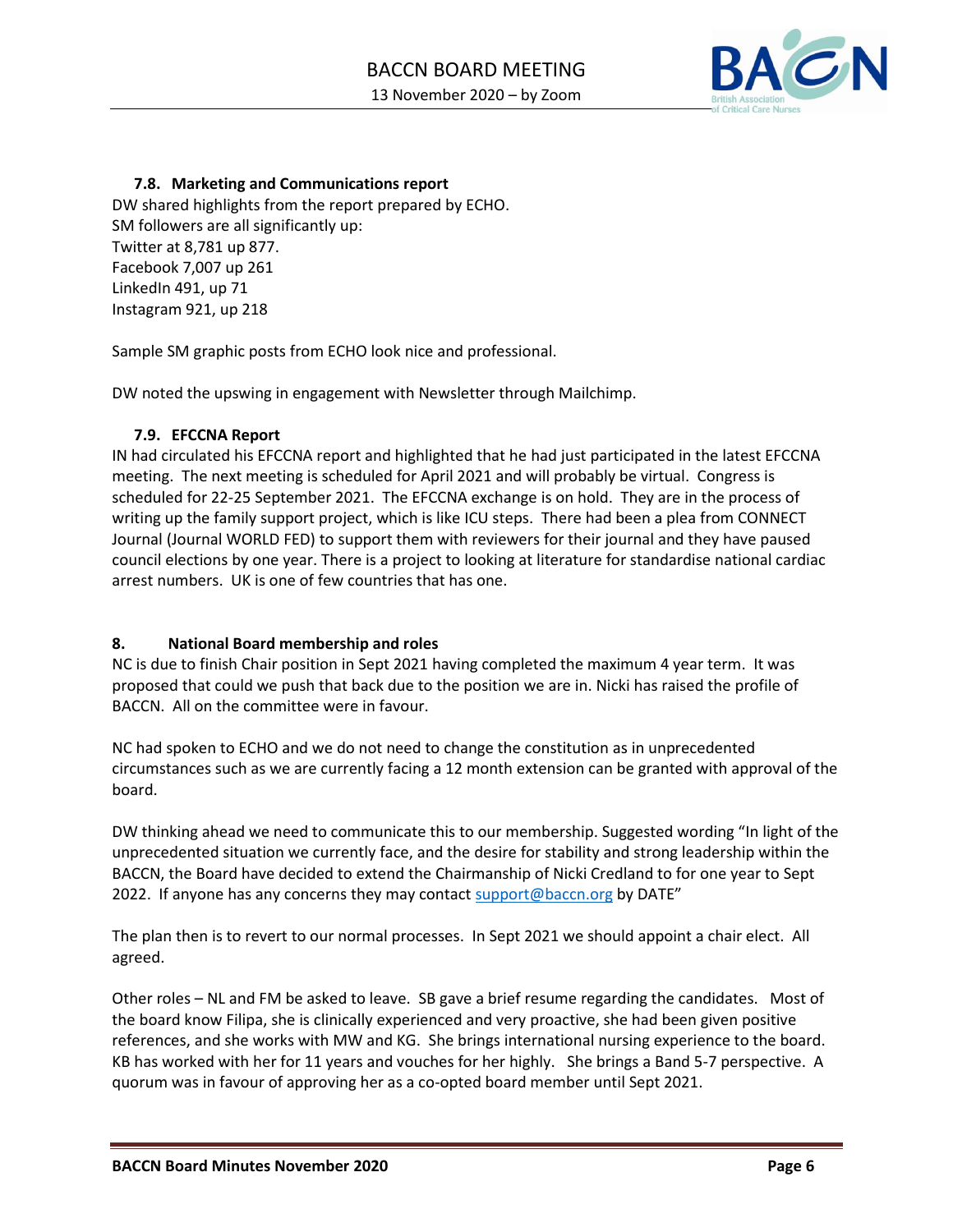

NL is from the Anglia region, has been active for some time, is a clinically active senior sister on a burns unit, with a good clinical background, has also worked with CC3N and had clearly thought long and hard about application. She had been given very supportive references. A quorum was in favour of approving her as a co-opted board member until Sept 2021.

The Board communicated these decisions and formally offered them both co-opted places on the board until Sept 2021 and notified them that they would need to step down from their Regional roles, over a transition period.

NL accepted the role and agreed to work with Echo on Membership – it was explained that this membership post is currently vacant, and while most of work is done very efficiently by ECHO if NL could become familiar with this.

FM accepted the role and agreed to support conference activity with Karin.

In Sept they can express interest in any role on the Board.

**ACTION** SB to work with ECHO to put comms statement together re the extension of NC Chair send to SB and NC for review and to be included in the National Board member pack and put on SM and in News.

**ACTION** SG to familiarise new co-opted members to the Board area (SG to grant access) **ACTION** Take Amy NHS e-mail off Board dist.

**ACTION** Get photos of Filipa and Nicole for website

**ACTION** SB would circulate contact list to be updated and ECHO would save

## **9. Meetings and Dates for 2021**

Dates for 2021 were suggested as per the circulated spreadsheet. It was decided that we could review whether the face to face Birmingham meeting would go ahead in March.

Regarding the day of the week for online meetings NC suggests that we alternate Fridays and Saturdays, so the March 2021 meeting will be on a Saturday.

Hopefully we will have a 2 day Face to Face meeting in Birmingham

There will be a 1 day meeting after conference

There will be a 1 day meeting in November online

# **ACTION** SG to put meeting dates in Board Section. **ACTION** Take Amy NHS e-mail off Board distribution list

## **10. AOB**

Nicki had written an endorsement of the NHS Nursing Times Covid-19: Are You OK? initiative. This would go on our website and they would have a reciprocal link to ours.

IN had been approached by nurse lead from LTLC around sharing their micro site with lots of training on it for nurses redeployed, and termed as registered support clinicians. Stryker had approached re oral care consensus. IN would be doing this with his clinical hat on, rather than BACCN. He will do two 1 hour sessions, and intention to use one as a shortened espresso.